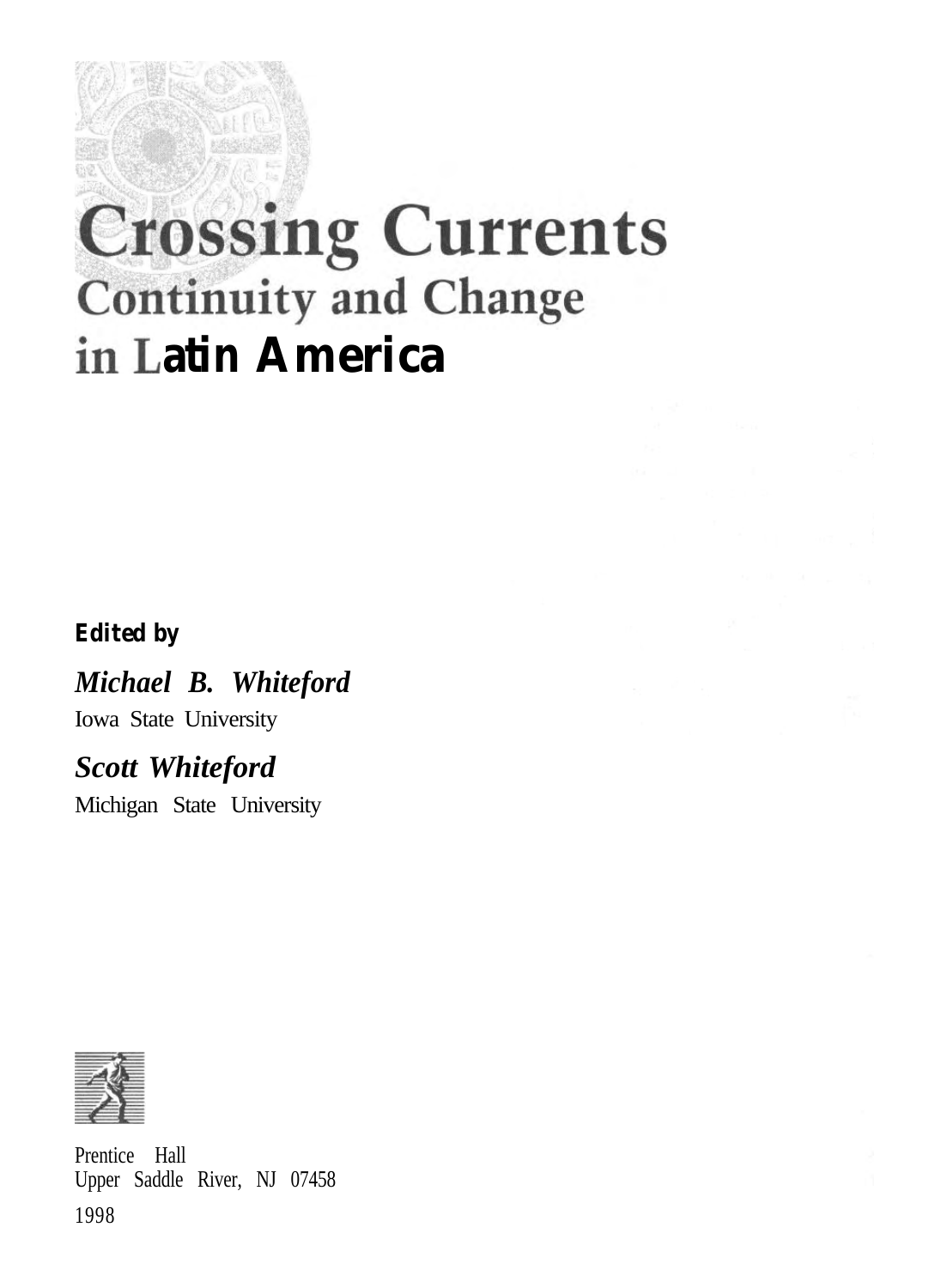# **Applied Archaeology and Rural Archaeology's Potential Contribution to the Future**

*Clark Erickson*

#### **ABSTRACT/SUMMARY**

Archaeology can play a significant role in development projects, especially those focusing on improving agricultural production. Local agricultural systems, both prehistoric and traditional, are commonly neglected by development groups seeking to introduce Western capital-intensive technologies. Although research on these systems has received only a minuscule percentage of funds compared to research on Western systems, it has been demonstrated that many of these traditional systems can be both efficient and productive. Throughout the Americas, traces of relict agricultural field systems can be found (for example, terraces, raised fields, and irrigation canals) that were part of once highly productive landscapes. Archaeology is unique in that it provides the methodology to examine such systems in a diachronic perspective. Because many systems, such as raised fields,

From Clark Erickson, "Applied Archaeology and Rural Development: Archaeology's Potential Contribution to the Future," *Journal of the Steward Anthropological Society 20* (l-2): l-16, 1992.

have been completely abandoned, archaeology may be the only way to understand these technologies. Archaeological excavation of prehistoric agricultural features can provide the model for the rehabilitation of these abandoned field systems. A recent case of applied archaeology which combines raised field agricultural studies and rural development in the South central Andes of Peru is presented.

### **INTRODUCTION**

The most direct contribution that the field of archaeology can make to the contemporary world and the future is in the area of rural agricultural development. Recent research interest in prehistoric humanmade landscapes (e.g., Farrington 1985; Darch 1983; Denevan et al. 1987; Miller and Gleason 1995; Fedick 1996; Turner and Harrison 1983, Harrison and Turner 1978; Killion 1992) provides the basis for what I refer to as an "applied archaeology." Applied archaeology is the anthropologically informed study of the human past, primarily through material remains, with a goal of employing the knowledge gained from this research to improve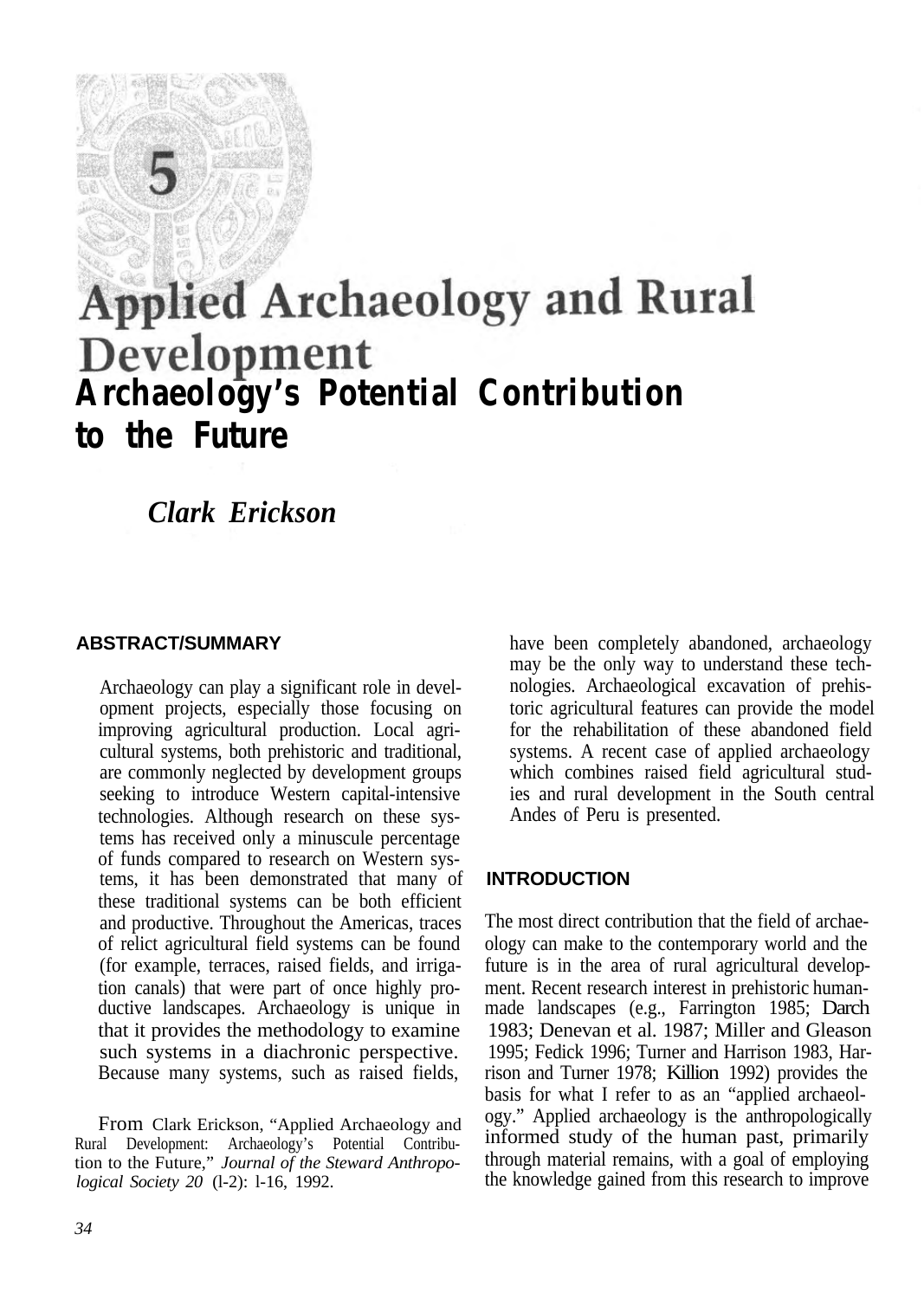

Raised fields covering the seasonally inundated plain near Huatta, Peru. The rehabilitated fields in the center (the dark areas flanked by water-filled canals) are surrounded by traces of ancient raised fields.

the human condition in the contemporary world. Quite often, past human activities and culture are embedded in and layered on the landscape in the form of field patterning and boundaries, pathways and roads, agricultural infrastructure such as canals, terraces, and farming settlements. Archaeological investigations of the landscape can provide important insights into issues such as long-term landuse, agricultural sustainability, indigenous knowledge systems, human- vs. natural-induced environmental change, and the human effect on biodiversity. I argue that this approach is particularly useful for rural development, especially in areas where the archaeological record indicates that humans successfully managed landscapes over considerable periods of time.

Groups promoting rural development in developing countries have slowly begun to realize the critical need to incorporate anthropology into their programs if they are to succeed. Much of the failure of the "Green Revolution" can be blamed on lack of understanding of local technological, social, economic, and political systems. To attempt to address this, agronomists, developers, and social

scientists involved in agricultural rural development have developed their own version of cultural ecology and systems analysis known as "farming systems research" (Shaner et al. 1982).

Despite evidence that most contemporary landscapes are the product of thousands of years of changing land use practices and human transformation of regional environments, farming systems research and related approaches result in what are basically synchronic studies. Most include shortterm evaluations based on questionnaires, sometimes with follow-up, but these studies rarely include data collected over a period of several years. The refusal to consider the long history of the traditional systems being studied or modeled severely hampers any attempts to understand present situations and plan effective development strategies. The integration of archaeological approaches in development studies and applied projects could help resolve this critical deficiency.

Farming systems research and the "agroecological approach" has emphasized the importance of systemic interrelationships within the agricultural context (Altieri 1983) but it is often assumed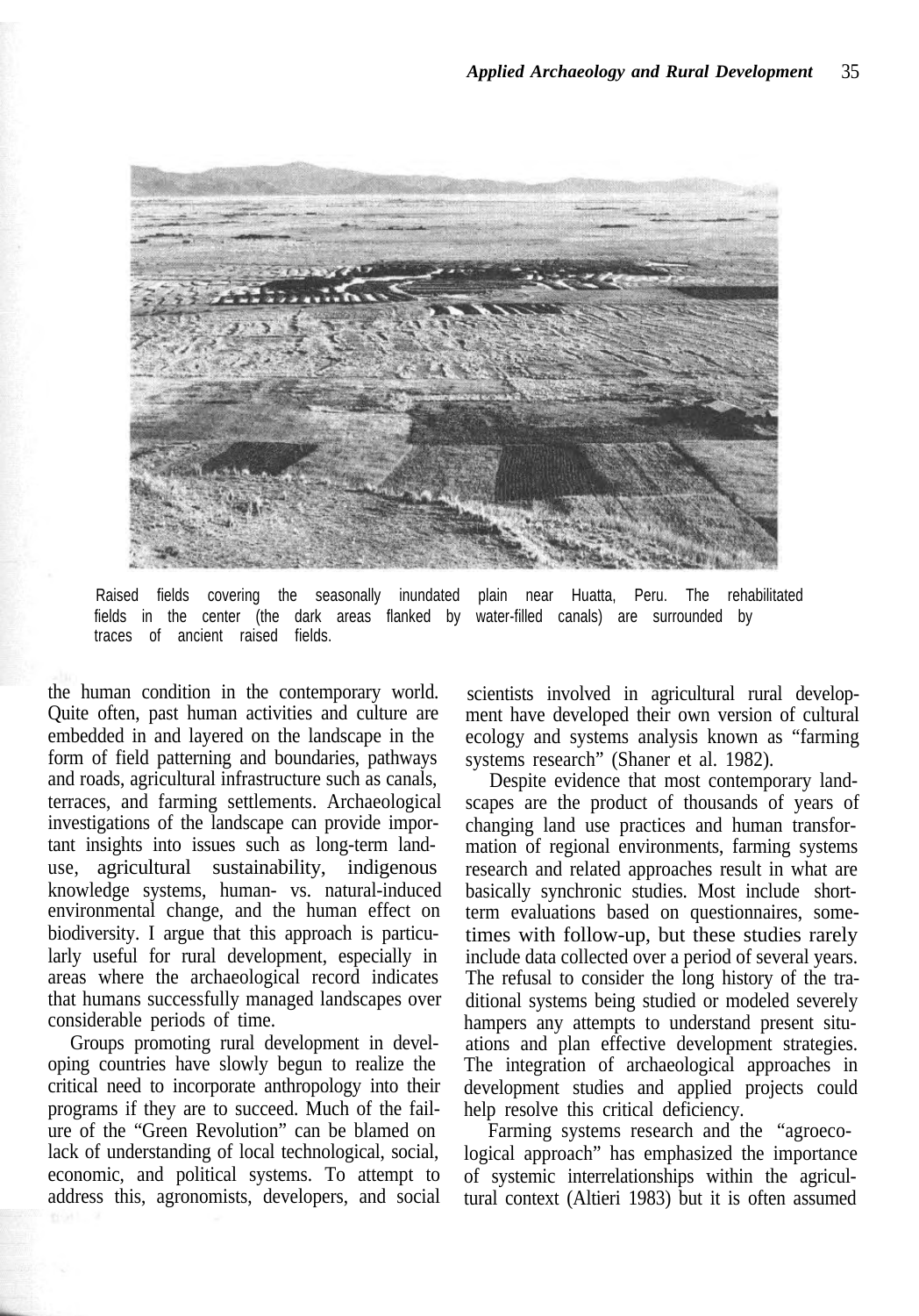

Farmers of Huatta re-constructing raised fields during the dry season. The soil is cut and moved using chakitaqllas (Andean footplows), hoes, shovels, and carrying cloths.

that the ideal state of agriculture is equilibrium and stability (now commonly glossed under "sustainability"). It is doubtful that any agricultural system, past or present, has been static, and most, if not all, systems are probably inherently unstable and dynamic (Rindos 1984; Crumley 1995; Stahl 1996). Archaeology should play a key role in development because farming systems are dynamic, historically contingent, and the product of hundreds of years of intentional and unintentional human agency.

Traditionally, development workers have assumed that indigenous and past land management systems in developing countries are inefficient, backwards, and "primitive" (for critiques of this perspective, see Netting 1993; Wilken 1987). Many evaluation studies focus on how poorly the land is used today, neglecting the archaeological evidence that these same lands may have been used productively in the past. Development agencies commonly fail to recognize that no environment is "pristine"; all landscapes have been used and transformed by humans in the past, some continuously (Denevan 1992). Farming over many centuries accounts for most of the disturbances. Landscapes throughout the Americas that appear pristine or

abandoned usually show evidence of human modification at some time in the past, commonly in the form of agricultural remains. Human modification of such environments appears subtle to the uninformed observer, but is often quite profound, especially when measured in terms of increased biodiversity (Stahl 1996). So far, archaeology plays no part in the planning and implementation of modem development schemes; although in many, if not all cases, it can be demonstrated that prehistoric peoples fully utilized the same landscapes, sometimes very successfully.

Extensive archaeological remains of farming such as the massive terraces lining the steep slopes of the Andes mountains are often considered to be quaint "testimony" to the accomplishments of past civilizations. These features and the sophisticated technological knowledge they represent are not considered to have any practical modern use. Indigenous agricultural practices, often based on long traditions, are rarely considered worthy of study; more often, they are more something to wipe out so "progress" can occur. The "Green Revolution" of the 1960s and 1970s resulted in the displacement of many local land races of crops by genetically "improved" varieties, the destruction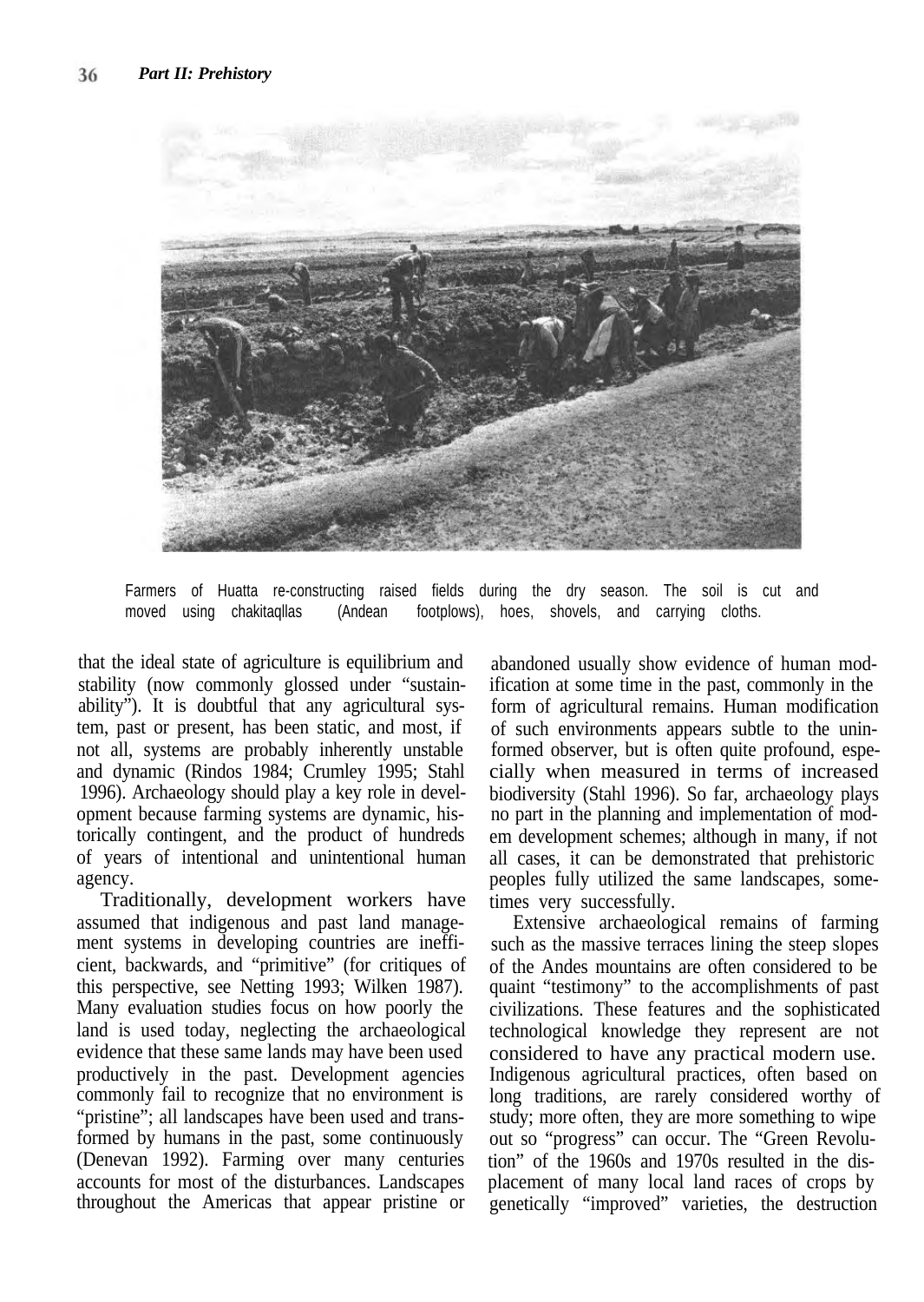

A communal farming group in Huatta, Peru, posing in front of a newly constructed raised field.

of prehistoric and traditional agricultural infrastructure through the introduction of energy- and capital-intensive mechanized farming, and an increased dependence on Western technology and markets by previously self-sufficient farming communities (Netting 1993). Unfortunately, this situation continues to the present in Latin America driven by poorly planned development programs. The post-Green Revolution strategy has been to focus on "appropriate," "alternative," or "adequate" technologies. Although not as capital intensive as the previous approaches, most emphasize Western technology (e.g., biogas production, windmill power, small water pumps, greenhouses, and small tractors) and rarely consider the potential indigenous models.

#### **PREHISTORIC AGRICULTURAL LANDSCAPES IN THE AMERICAS**

Before the arrival of Europeans in 1492, vast areas of the Americas were farmed intensively. The steep mountain slopes in the Andean region of Ecuador, Peru, Bolivia and Chile include remains of possibly tens of thousands of square kilometers of irrigated and nonirrigated terraces (Donkin 1979). In Peru alone, there are between 500,000 and 1 million hectares of terraces, of which 50 to 75 percent now lie abandoned (Treacy and Denevan 1994; Masson 1986). Raised fields (discussed below) cover large areas of the Llanos of Venezuela, Rio San Jorge Basin in Colombia, the Rio Guayas basin in Ecuador, the Llanos de Moxos in Bolivia, highland Ecuador and Colombia, and the Lake Titicaca Basin of Peru (Parsons and Denevan 1967; Denevan 1970, 1983). There is now evidence that the Maya Civilization, once believed to have been supported by slash and bum agriculture, was based on sophisticated combinations of construction of terraces, artificial reservoirs, raised fields and elaborate agroforestry practices (Harrison and Turner 1978; Killion 1992; Fedick 1996). A conservative estimate for the area in Latin America covered by ancient raised fields is 1,000 square kilometers (Denevan 1982). On the north coast of Peru, vast networks of prehistoric irrigation canals channeled water over an area 20 to 40 percent larger than that cultivated today (Moseley 1983). Archaeological studies of many of these agricultural remains have provided a basis for understanding the origins, evolution, and abandonment of once productive farm-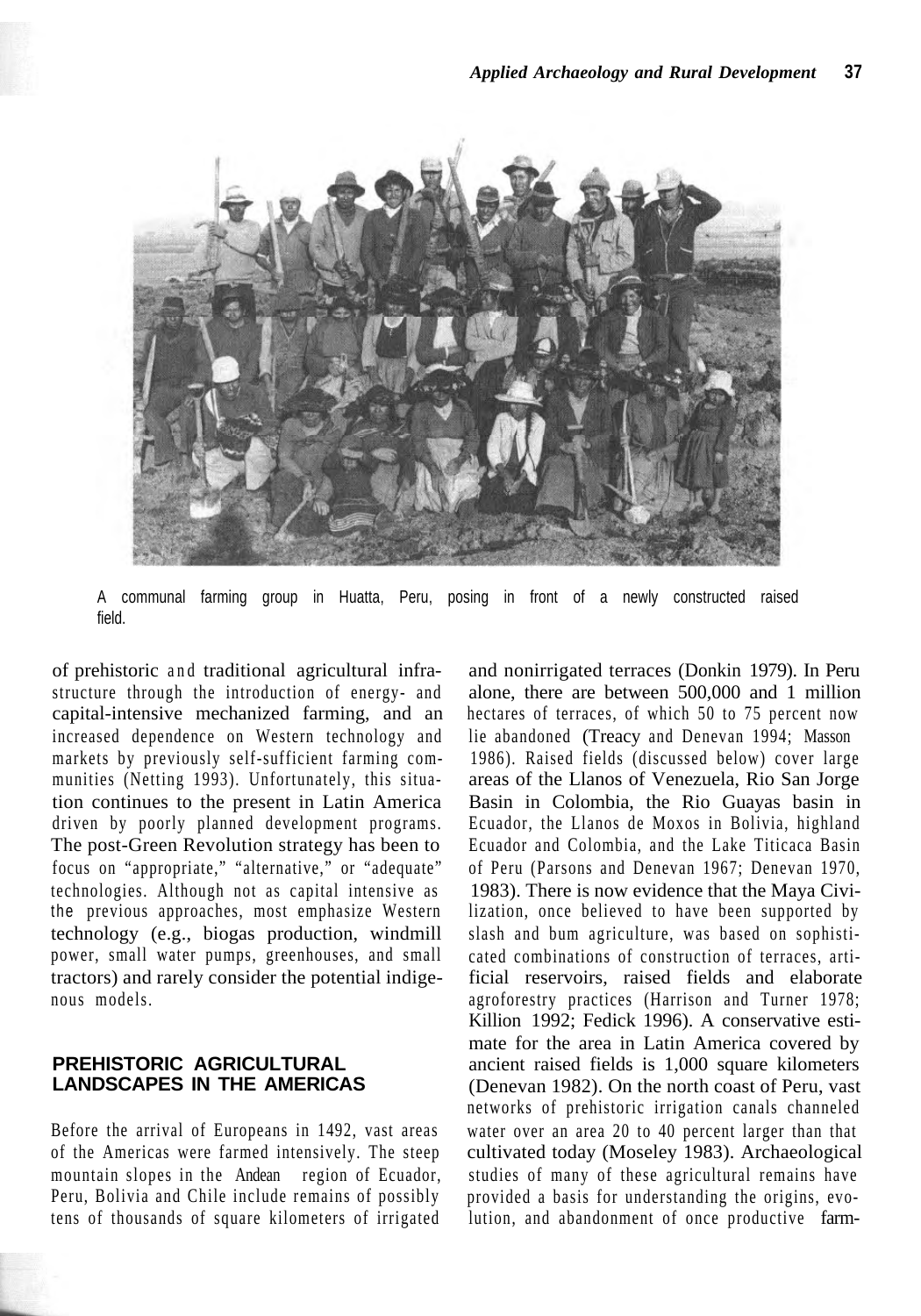

Raised field platforms (10 meters wide) planted in potatoes and water-filled canals during the rainy season in Huatta, Peru. The water can be used for irrigation, for the production and capture of nutrients, for aquaculture, and/or for improved crop microclimate through the capture of solar radiation.

ing strategies (e.g., Erickson 1996; Mosely 1983; Turner and Harrison 1983).

Unfortunately, much of the research on past agricultural systems remains at a descriptive and analytical level, with little emphasis given to potential application of this knowledge to contemporary situations. Ironically, Peru and Bolivia, the countries with the most impressive abandoned remains of prehistoric intensive land use and modification, now have some of the worst problems of poverty and underdevelopment in the Americas. Applied archaeological investigation of these once productive landscapes could provide viable alternatives for contemporary rural development.

#### **APPLIED ARCHAEOLOGY: A CASE STUDY FROM PERU**

Located at 12,500 feet in the Andean Highlands, the Lake Titicaca Basin of southern Peru and northem Bolivia is a difficult environment for farming. Frequent frosts and hailstorms, irregular rainfall

resulting in serious droughts and flooding, high altitude, and generally poor soils characterize this zone. Despite these environmental limitations to agriculture, the area supported dense and wellorganized populations before the Spanish conquest.

The Lake Titicaca Basin is one of the most massively human-modified landscapes in the Americas where hundreds of square kilometers of terraces and raised fields were constructed. Raised fields are large elevated planting platforms designed to improve soil fertility, to provide drainage, and to improve microclimates. The adjoining canals excavated during construction conserve water for irrigation, produce "green manure" that can be placed on the fields as an organic muck for soil fertility, store heat against radiation frosts, and may have been used for raising fish and economically useful aquatic plants (Denevan and Turner 1974; Erickson 1985, 1992). As a system, the raised fields demonstrate hydraulic sophistication in the management of water resources (Lennon 1983; Kolata 1993). Some 82,000 ha. of surface remains have been documented for the basin (Smith et al. 1968).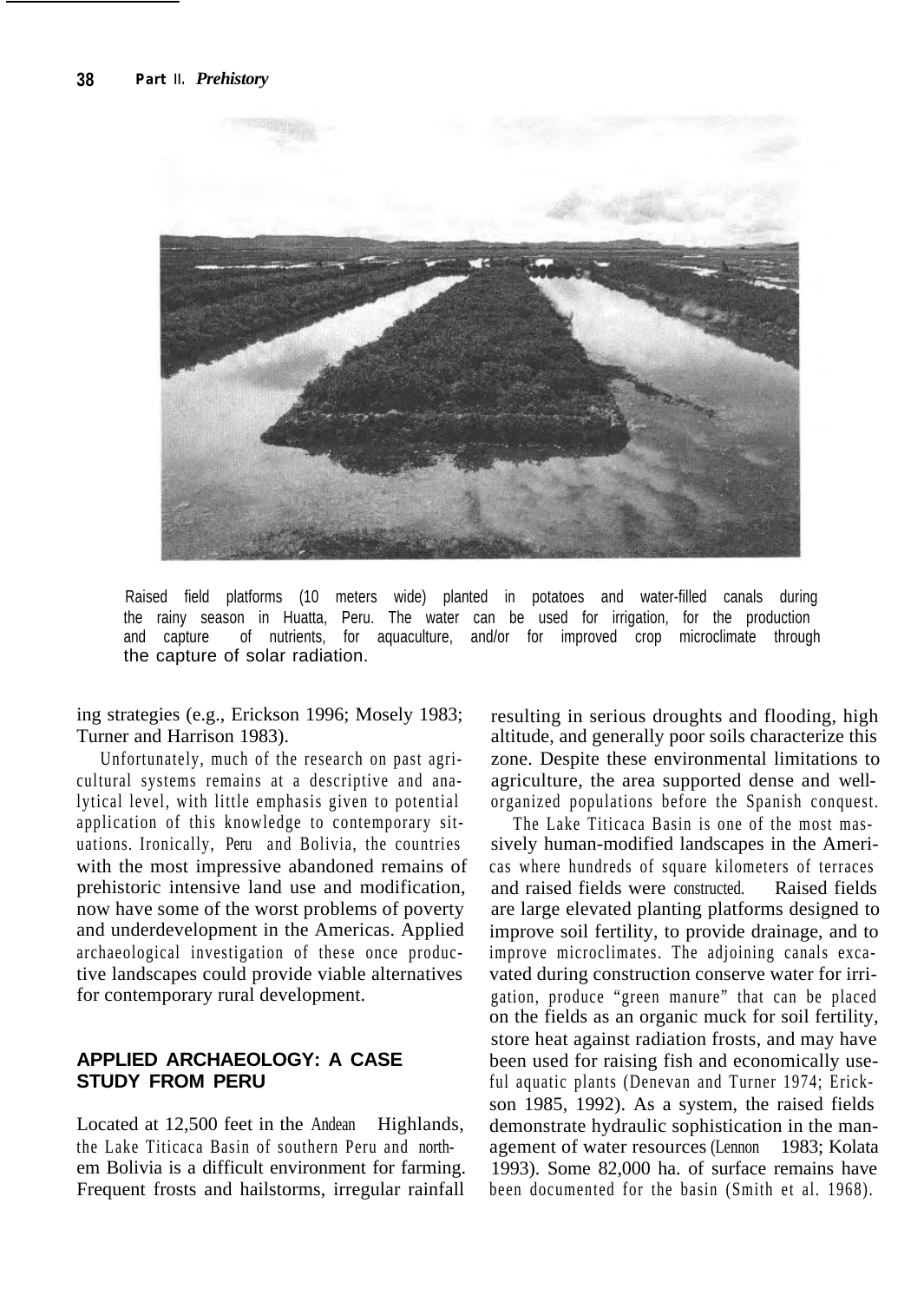

Farmers of Huatta harvesting potatoes on community raised fields. Potato yields here were two to three times that of traditional potato fields in the community.

Soil up to two meters in depth was disturbed by prehistoric farmers to construct the raised field platforms and canals.

Our raised field research was conducted between 1981 and 1986 in the Quechua-speaking community of Huatta (Brinkmeier 1986; Erickson 1995, 1996; Erickson and Candler 1989; Garaycochea 1987, 1987). Huatta is located in southern Peru on the flat seasonally inundated plains surrounding Lake Titicaca at 3,800 meters above sea level. The Raised Field Agricultural Project combined archaeological reconnaissance, excavation of raised fields and associated occupation sites, agronomic studies, and agricultural experiments using reconstructed raised fields (Erickson 1994). The research design was directed towards investigating (1) the social organization necessary for the construction and maintenance of prehistoric raised field agriculture, (2) the overall efficiency (labor input and production output) of the fields, (3) the functions of raised fields, (4) the origins, evolution, and abandonment of the raised fields, and (5) the potential role that raised field technology could have in contemporary rural development.

The importance of archaeological techniques in

understanding prehistoric agriculture technology is demonstrated in the reconstruction of raised fields for experimental purposes. Reconstructions had to be based on the prehistoric models because the system has been completely abandoned. Soil profile data on the original morphology and construction stages were used to guide the reconstruction.

Labor for the reconstruction of raised fields for experimental purposes was provided by Quechua farmers using the local traditional tools (Andean footplow, hoe, clod breaker, and carrying cloths). In exchange for potato seed and the harvest, several communities in Huatta offered unused communal land and their labor to construct large blocks of fields to expand the experiments. With the initial success of the small-scale experimental fields, the program was expanded to include other Quechua communities in the area.

The results were encouraging and demonstrated the feasibility of the reintroduction of raised field farming in indigenous communities of the Lake Titicaca Basin. Archaeological investigation showed that raised field farming has an extremely long and complex history extending back some 3,000 years (Erickson 1987, 1996). Our experiments docu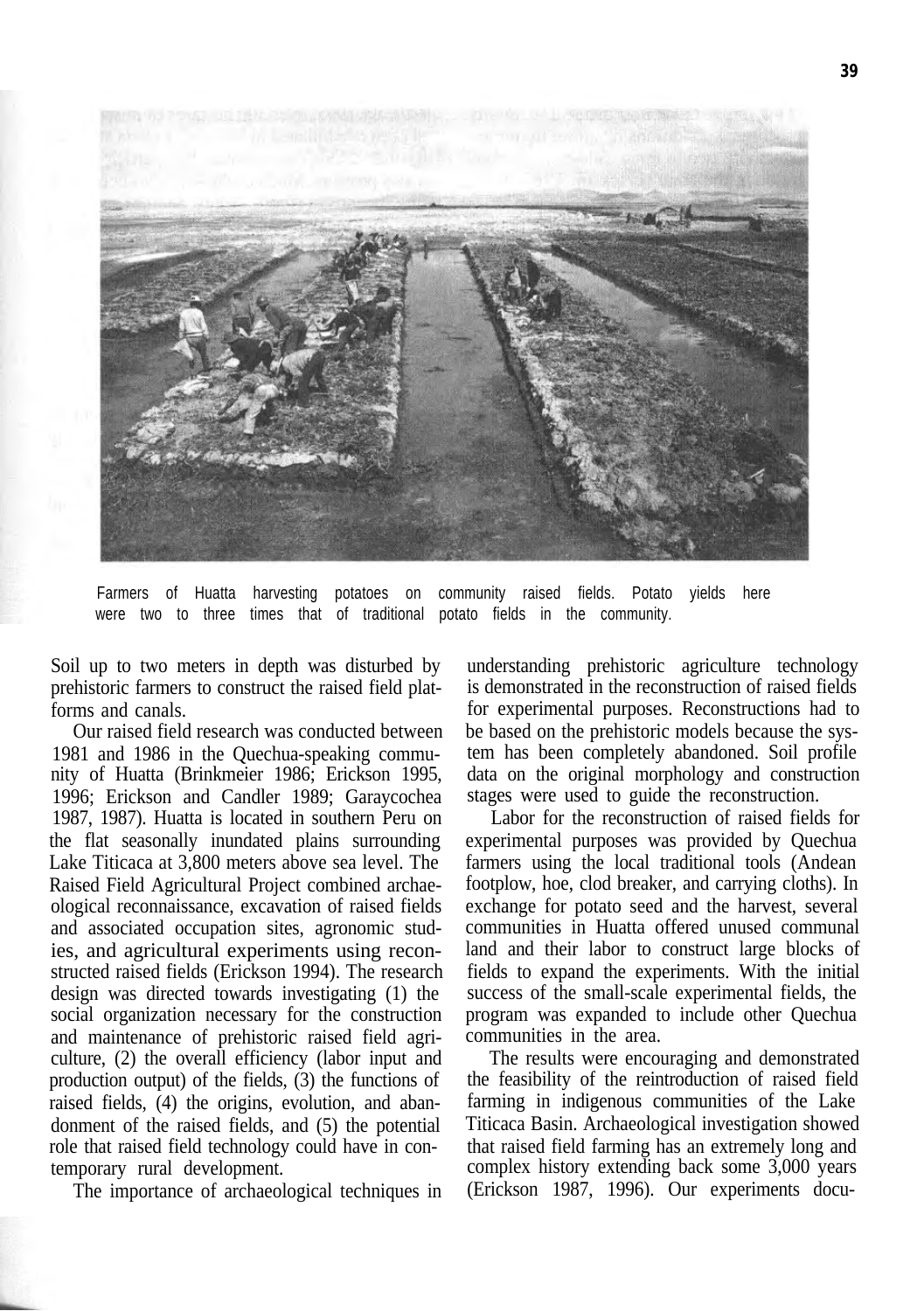mented how raised fields improve soil, humidity, 1989). By 1995, over 300 hectares of raised fields and microclimate conditions resulting in impres- had been rehabilitated in Peru and Bolivia and over sive productivity two to three times that of tradi- fifty indigenous communities had participated in tional fields in the zone (Erickson 1985, 1996; various projects. Much of the work has been done Garaycochea 1987). using incentives (food, wages, and/or seed) pro-

agencies at the proposed reuse of many prehistoric agricultural systems in the Americas is that the withdrawn. labor costs are too high and that complex social organization including centralization and administrative hierarchies are necessary. Unfortunately, archaeologists and geographers have done much **POTENTIAL APPLICATION OF RAISED** to reinforce this idea by wholeheartedly adopting the model of Ester Boserup on agricultural intensification and a revival of certain aspects of Karl How generally applicable is raised field technol-<br>Sification and a revival of certain aspects of Karl ogy to rural development? Raised fields are only Wittfogel's ideas on the need for centralization in effective in areas of permanent wetlands or sea-<br>complex irrigation systems and other intensive sonal inundation. Socioeconomic and political facforms of agriculture such as raised fields and terraces (e.g. Kolata 1993; Harrison and Turner 197X; tors will vary in areas of potential application and races (e.g. Kolata 1993; Harrison and Turner 197X; the considered in their context. In addition. Farrington 1985; Darch 1983) This may be a major must be considered in their context. In addition,

that over the long run, raised field farming is actu-<br>all the still functioning such as in New Guinea,<br> $\frac{1006}{2}$  for  $\frac{1006}{2}$  for  $\frac{1006}{2}$  for  $\frac{1006}{2}$  for  $\frac{1006}{2}$  for  $\frac{1006}{2}$  for  $\frac{1006}{2}$  for ally very efficient (Erickson 1985, 1996; Garay-<br>see allowed (Farrington 1985; Denevan and Turner 1974; cochea 1986, 1987; Erickson and Candler 1989). The long-term benefits of high continuous productivity and low maintenance easily offset labor<br>ductivity and low maintenance easily offset labor<br>input Anathon summising find was input farmers to many wetland and seasonally inundated input. Another surprising find was that raised fields farmers to many wetland and seasonally inundated factors farmers farmers are raised fields and other do not necessarily require centralization or admin-<br>indigenous forms of past and present agriculture<br>interview and other indigenous forms of past and present agriculture istration. Local communal landholding groups of indigenous forms of past and present agriculture<br>forms we are the traditional Andeer will and farmers such as the traditional Andean ayllu and<br>tainly not, and I am not suggesting that raised field even individual farm families can effectively mobi-<br>Line the presence of the set of exercise and engages the enhology can be applied to every wetland situalize the necessary labor and organization and appear technology can be applied to every wetland situa-<br>the harmonic situation is the state (Fighters 1992) the world, or even the Andean region. We to have also done so in the past (Erickson 1993,

The present situation in Huatta and nearby commulties is very favorable to the rapid adoption of situation has (inevitably) changed considerably numities is very favorable to the rapid adoption of since the Spanish conquest and in many cases the raised field technology. The plains have remained<br>little used argument for limited graping since the fields<br>local indigenous infrastructure (traditional land little used except for limited grazing since the fields were abandoned. These marginal lands with little tenure, original crops, tools, social organization, were abandoned. These marginal lands with little and sectorial fallow systems) necessary for raised potential, once part of haciendas and later a failed and sectorial fallow systems) necessary field agriculture is gone. government cooperative, were recently turned over to indigenous communities which have begun successfully to exploit them using raised field technology. This is the only means to use this land **APPLIED ARCHAEOLOGY: ADDITIONAL** intensively without major capital investment. The **CASE STUDIES** positive response to raised field technology is not only at the community level. Many individual farm- The rehabilitation of raised fields in Huatta is a case ers who learned the technology by participating in study of applied archaeology and the potential that the communal groups have transferred this knowl- archaeological methodology can contribute to rural edge to their private fields (Erickson and Candler development. Archaeological approaches to other

One major criticism leveled by development vided by the development agencies and it is not encies at the proposed reuse of many prehistoric certain what will happen if these incentives are

misunderstanding of past agricultural systems.<br>work in all cases. The remains of raised fields (and In our raised field experiments we demonstrated<br>t over the long given griend field farming is eaty.<br>Some still functioning such as in New Guinea, Denevan 1970, 1982), indicating that the use of the mate also done so in the past (Erickson 1999,<br>1996).<br>The present situation in Unatte and possibly som der 1989) that the social, political, and economic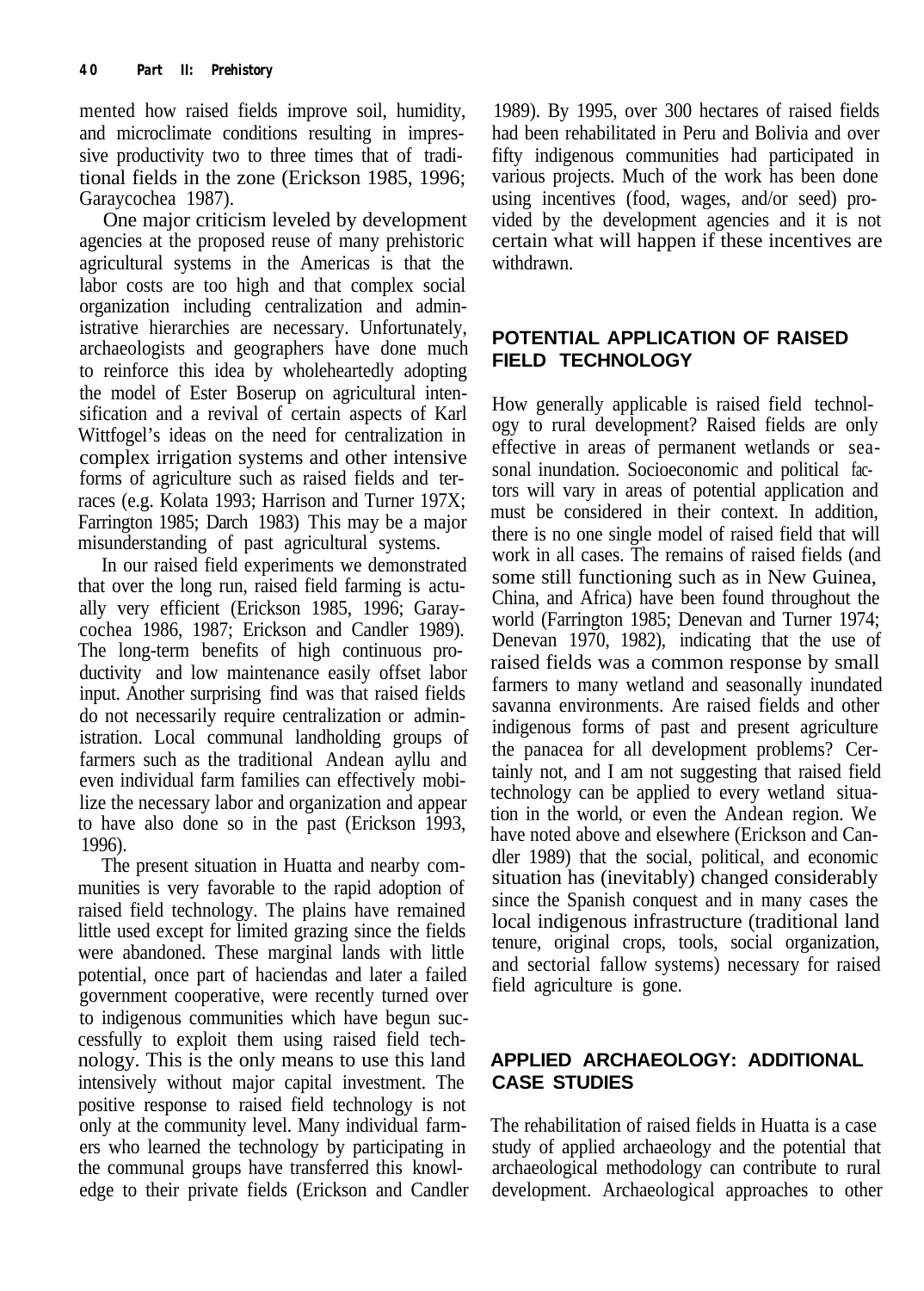

Covers of two agricultural extension booklets used by the Raised Field Agricultural Project to train local farmers in raised field agricultural technology (drawings are by Dan Brinkmeier). These manuals were used with a video program in the Quechua language.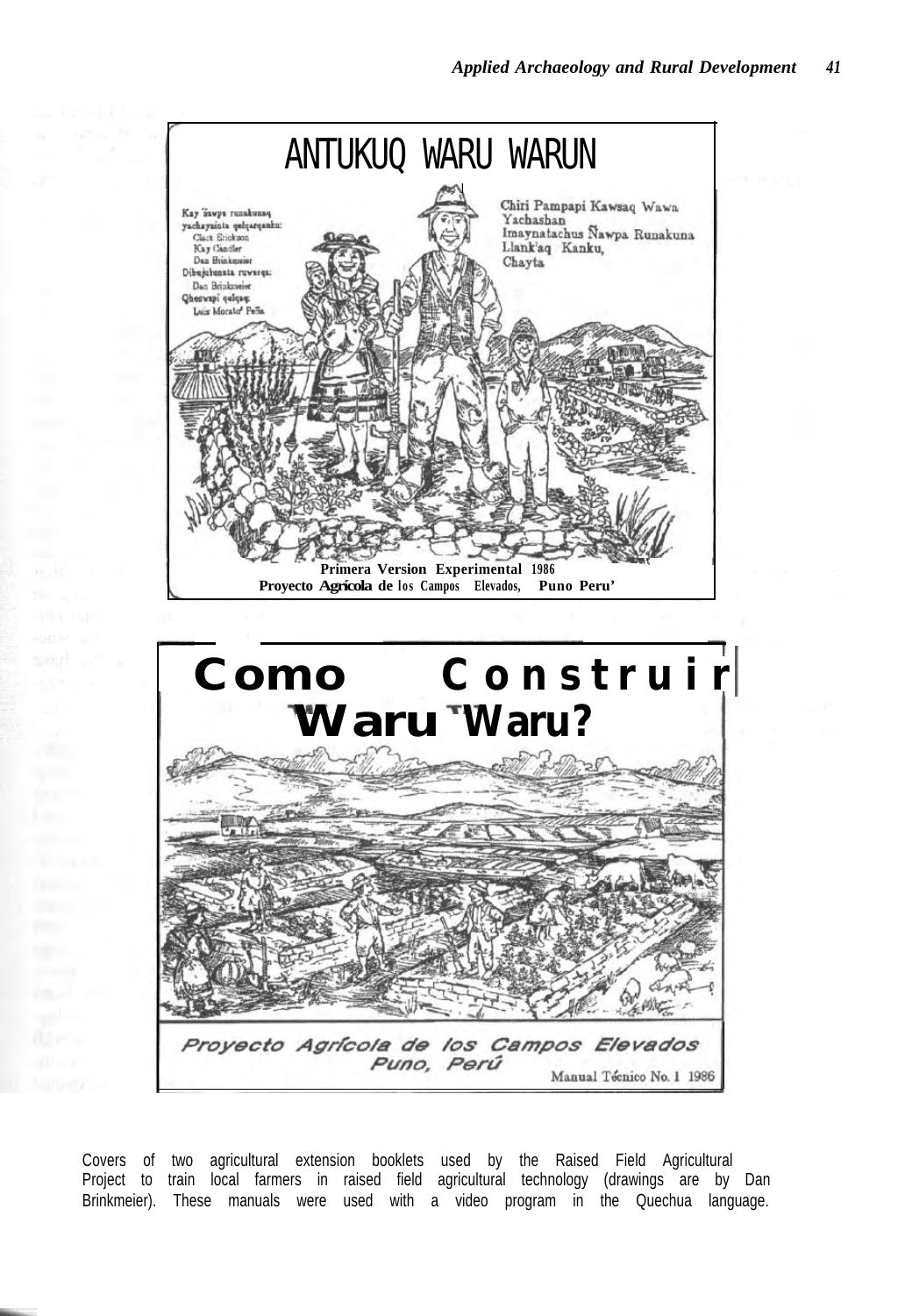abandoned agricultural landscapes have also shown ment a chinampa program in the late 1970s in the potential. Three cases are summarized below. wetlands near Villahermosa (Gomez Pompa et al.

racing **(andenes)** can be found throughout the despite high praise and positive publicity, and near<br>Andean region, especially in Central and Southern mythical status. Continuous crop failures, high Andean region, especially in Central and Southern Peru and Bolivia. In many places, these terraces costs, lack of markets for the crops produced, and extend continuously from valley bottom to the high discontent with communal labor organization has peaks of mountains. Recent archaeological and been pointed to as the causes of this failure (Chapin geographical research in highland Peru (Treacy and 1988). Many of the technical problems were due Denevan 1994, Treacy 1989) has suggested that to the short-sighted approach the government used terrace rehabilitation may be possible where aban- (e.g., heavy machinery, which dug canals too deeply doned remains are found. Between 1981-1987, into the lake sediments, placing sterile subsoil on strong interest in terrace rehabilitation was demon- the raised field platforms). Many of these problems strated by the Peruvian government and various could have been avoided if archaeologists had been nongovernment organizations. Impressive recon- consulted on the project. Little of the knowledge struction projects were plannedwith hopes of even- of the contemporary chinampa farmers of Mexico tually putting all abandoned terraces back into use was used in the construction and planning, nor was and also applying this technology to nonterraced any of the archaeological information collected slopes. Government ministries even competed with during years of excavations in prehistoric raised each other for community participation. Unfortu-<br>nately little, if any, of the construction of terraces Maya made the **chinampas** highly productive after nately little, if any, of the construction of terraces was based on archaeological or agronomic infor- the government abandoned the project and they are mation. At first, the model for terrace construction requesting that more be constructed. Other *chi*and reconstruction was that developed by United *nampa* projects throughout Mexico have been suc-States Soil Conservation Service and applied to cessful as agronomic experiments, but few have Central America by the USAID more than two had positive impact for rural development (Gomezdecades ago. The projects, although apparently sue- Pompa 1988; Chapin 1988). cessful in some situations, were fraught with social, economic, and political problems (Gelles 1988; *Desert Farming in the Negev:* The classic Treacy 1989). The use of detailed archaeological example of archaeology's successful contribution to and agronomic studies of the terraces such as those rural development is the Negev project in Israel in conducted by Denevan and colleagues for the Colca the 1960s directed by Michael Evenari (Evenari Valley, combined with long-term agronomic exper- et al. 1971). Here, archeologists, working closely imental studies could have prevented some of the with agronomists, ecologists, botanists, and hydrolproblems facing terrace reconstruction projects ogists, were successful in applying information (Treacy and Denevan 1994). Terracing probably gained from the detailed study of the prehistoric has much potential in the Andes, it will just need remains of structures that were used to collect more archaeological investigation to develop ade- runoff after infrequent rains. The discovery of ruins quate models for reconstruction.  $\qquad \qquad$  of farmsteads and larger settlements with associ-

*Chinampa Agriculture: Chinampas,* a form of had long been an enigma for Israelis. Archaeolograised field agriculture, provided a major portion ical investigation of these remains, combined with of the food production for sustaining the large Aztec the experimental reconstruction of several farms urban center and capital of Tenochtitlan. Similar based on the archaeological information, provided raised fields are now believed to have provided the foundation for the development program. The much of the support for the densely populated urban success of this applied archaeology project demoncenters in the Maya lowlands (Harrison and Turner strated that development of the desert is possible 1978; Turner and Harrison 1983). The state gov- using the knowledge available to the prehistoric emment of Tabasco, Mexico, attempted to imple- inhabitants of the area.

1982; Denevan 1982). This program, the Camel-**Andean Terracing:** The remains of ancient ter-<br>lones Chontales Project, was declared a failure,

ated agricultural features in the inhospitable desert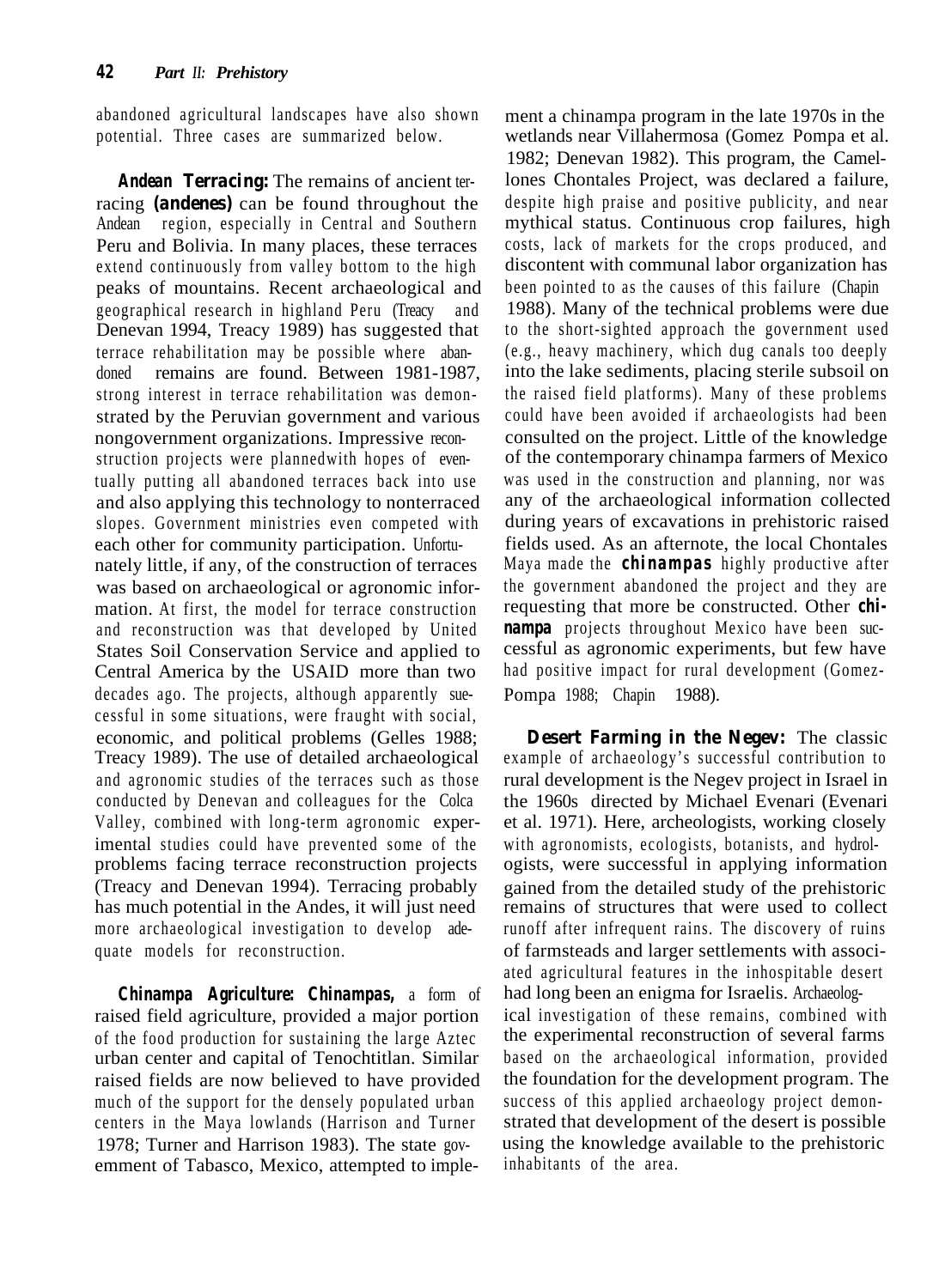#### **APPLIED ARCHAEOLOGY: WHAT CAN BE DONE?**

The failure of development projects to consider past land use is common for Ecuador, Peru, and Bolivia. Prehistoric terraces, irrigation canals, and raised fields are ignored as if they do not exist. Although the modest raised field rehabilitation project has been successful in relatively small areas around Lake Titicaca, each year thousands of raised fields are plowed under by tractors for monocropping, or bulldozed away for roads, bridges, causeways, and housing. What is remarkable about this destruction of potentially useful archaeological resources is that the policies of the Peruvian and Bolivian governments and international development agencies are responsible for much of this destruction. Examples include the USAID-sponsored irrigation project and the projects of the National Agrarian University and the Ministry of Agriculture to introduce capital intensive agriculture to Illpa, near Huatta. These projects have resulted in the destruction of large areas of prehistoric raised fields (Erickson and Candler 1989).

Capital-intensive agricultural systems, especially the crops used in such systems, have received a disproportionate amount of the research funds, whereas thousands of potentially important food crops go unstudied. We know very little about non-Western systems (precise figures of yields, efficiency, input-output, production, and sustainability) which makes it nearly impossible to compare them to modern Western systems. Agronomists often declare that traditional systems are not as efficient as modem systems, but we have so little data (especially in the long term) for comparison. Experimentation based on archaeological models derived from ancient field forms may provide viable alternatives to introduced, nonlocal systems.

What can be done to remedy the situation? Archaeologists should be included in development planning as regular consultants. The training of archaeology students in developing countries for archaeological investigation of prehistoric agricultural systems is critical. What is drastically needed is increased funding for archaeology student training and projects investigating non-Westem traditional and prehistoric agricultural systems. Many of the projects, such as mapping, documentation, and basic description of past land-use systerns, could be done without huge funding. Archaeology could play a part, just as cultural anthropologists play a critical role in the planning and evaluation of today's development projects.

#### **CONCLUSIONS: THE FUTURE OF ARCHAEOLOGY IN DEVELOPMENT**

Archaeology has traditionally had the problem of not being considered very relevant, with at best an indirect application (Ford 1973). Throughout the 1960s and 1970s the "lawlike generalizations of human behavior" were regarded by many as our most important contribution to the larger world (Watson et al. 1984 and others). Now, such claims are rarely heard and statements are much more modest. Recent articles speculating on the future of archaeology have stressed the importance of conservation of archaeological resources, use of Darwinian and sociobiological evolutionary models, and the adoption of new rigorous methods and technologies for more precise data collection, especially using the recent advances in remote sensing and computer hardware and software (Fagan 1989; Nash and Whitlam 1985). If archaeology is to continue to be funded at an adequate level in the future, I suggest that we may have to demonstrate a more direct, practical application. One important contribution of archaeology is that our methods can be applied to understanding long-term landscape use, which may have implications for rural development and understanding the history of local environments. I also suggest that development agencies and planners use archaeological insight on past land use. Most areas of the underdeveloped world show evidence of previous, long-term, successful use of the land by humans, often taking the form of massive transformations of the earth through terracing, irrigation, and raised fields. Before imposing capital-intensive systems or "appropriate technology" developed in and for the Western agricultural context, development organizations should seriously consider indigenous alternatives. Archaeological techniques can provide critical information on the stmcture and functioning of these ancient farming systems.

Time is running out for archaeologists, agronomists, geographers, and developers as many agri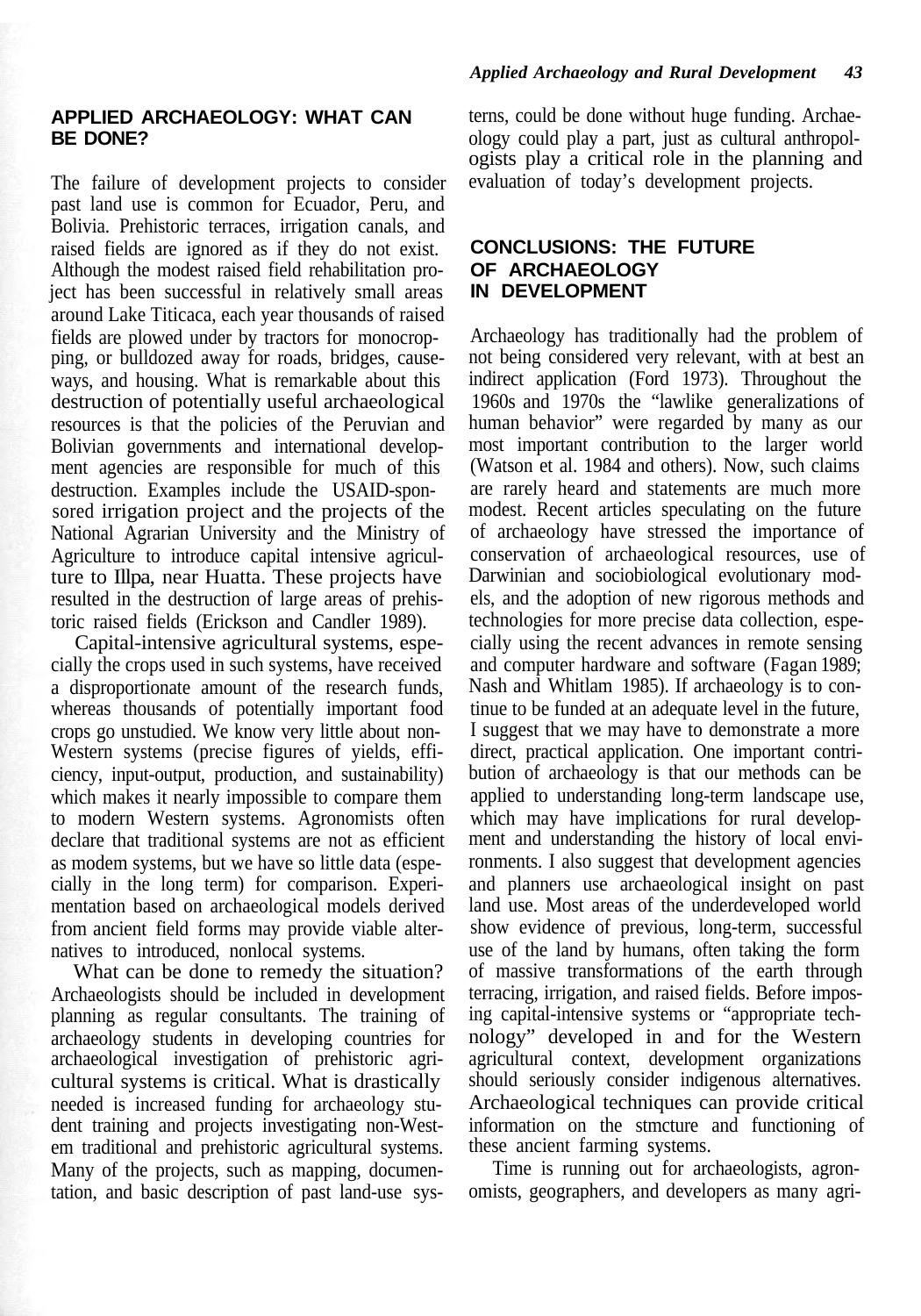cultural technologies with potential for rural development are being lost. Many functioning traditional systems are marginalized or have been eradicated by the introduction of capital-based systems. Ancient and traditional landscapes are rapidly disappearing under the plow or are being replaced with monocropping and mechanized agriculture. As a result, once-productive rural populations are being displaced, causing massive migrations to urban areas. Genetic erosion of local races of important crops is severe in such areas. Many of the traditional social institutions that organized labor exchange, controlled crop fallowing cycles, and provided access to community land are disappearing.

What is being argued here is not a naive romantic "return to the past," but a plea for the need to investigate and experiment with past agricultural systems as potentially viable alternative models for rural development.

### **REFERENCES**

- Altierei, Miguel A., 1983. *Agroecology: The Scientific Basis of Alternative Agriculture.* Division of Biological Control, University of California, Berkeley.
- Brinkmeier, Daniel A., 1985. *A Plan for Disseminating Information about Traditional Agriculture to Indigenous Farmers in the Department of Puno, Peru.* Masters Thesis, department of Journalism and Mass Communication, Iowa State University, Ames.
- Chapin, Mac, 1988. The Seduction of Models: Chinampa Agriculture in Mexico. *Grassroots Development* 12(l):&17.
- Crumley, Carol (ed.), *1994. Historical Ecology: Cultural Knowledge and Changing Landscapes.* School of American Research Advanced Seminar Series.
- Darch, J. P. (ed.), 1983. *Drained Fields of the Americas.* British Archaeological Reports, International Series, no. 189, Oxford.
- Denevan, William M., 1970. Aboriginal Drained Field Cultivation in the Americas. Science 169:647-654. 1982. Hydraulic Agriculture in the American
- Tropics: Forms, Measures, and Recent Research. In *Maya Subsistence,* edited by Kent V. Flannery, pp. 181-203, Academic Press, New York.
- -, 1992. The Pristine Myth: The Landscape of the Americas in 1492. *Annals of the American Association of Geographers 82:396-385.*
	- Kent Mathewson, and Gregory Knapp (eds.), 1987. *Pre-Hispanic Agricultural Fields in the Andean*

*Region.* British Archaeological Reports, International Series, No. 359, Part i and ii, Oxford.

- and B. L. Turner II, 1974. Forms, Functions, and Associations of Raised Fields in the Old World Tropics. *Journal of Tropical Geography 39:24-33.*
- Donkin, R. A., 1979. *Agricultural Terracing in the Aboriginal New World.* University of Arizona Press, Tucson.
- Erickson, Clark L., 1985. Applications of Prehistoric Andean Technology: Experiments in Raised Field Agriculture, Huatta, Lake Titicaca, Peru, 1981-1983. In *Prehistoric Intensive Agriculture in the Tropics* edited by Ian Farrington, pp. 209-232, British Archaeological Reports, International Series, No. 232, Oxford.
- 1987. The Dating of Raised Field Agriculture in tie Lake Titicaca Basin of Peru. In *Pre-Hispanic Agricultural Fields in the Andean Region,* edited by William M. Denevan, Kent Mathewson and Gregory Knapp, pp. 373-383, British Archaeological Reports, International Series, No. 359, Oxford.
- 1988. Raised Field Agriculture in the Lake Titicaca Basin: Putting Ancient Andean Agriculture Back to Work. *Expedition, 30(2):8-16.*
- , 1992. Prehistoric Landscape Management in the Andean Highlands: Raised Field Agriculture and its Environmental Impact. *Population and Environment 13(4):285-300.*
- , 1993. The Social Organization of Prehispanic Raised Field Agriculture in the Lake Titicaca Basin. In *Economic Aspects of Water Management in the Prehispanic New World.* Research in Economic Anthropology Supplement 7, JAI Press, Greenwich, Connecticut, pp. 369-426.
- 1994. Methodological Considerations in the Study of Ancient Andean Field Systems. In *The Archaeology of Garden and Field.* University of Pennsylvania Press, Philadelphia, pp. 111-152.
- 1996. *Investigacidn arqueológica del sistema agrícola de los camellones en la Cuenca del Lago Titicaca del Perú* PIWA, Centro de Información para el Desarollo, La Paz.
- , and Kay L. Candler, 1989. Raised Fields and Sustainable Agriculture in the Lake Titicaca Basin. In *Fragile Lands of Latin America: Strategies for Sustainable Development,* edited by John Browder, pp. 230-248. Westview Press, Boulder.
- Evenari, Michael, Leslie Shanan, and Naphtali Tadmore, 1971. *The Negev: The Challenge of a Desert.* Harvard University Press, Cambridge.
- Fagan, Brian (ed.), 1989. **<sup>A</sup>.D.** 2050: A 21st Century View of the Human Past. In *Archaeology* special issue, 42( 1).
- Farrington, Ian (ed.), 1985. *Prehistoric Intensive Agri-*